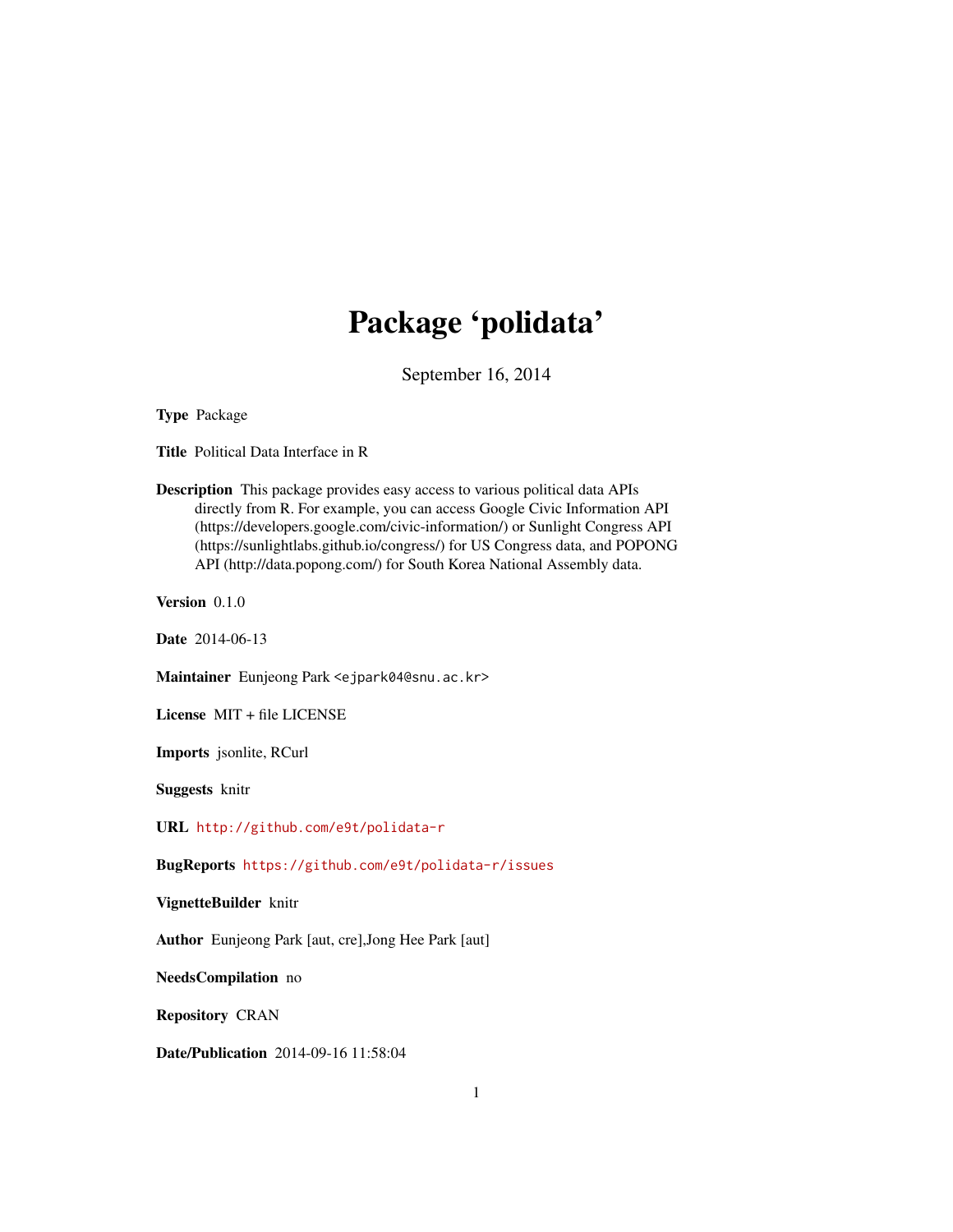# <span id="page-1-0"></span>R topics documented:

| $\overline{\phantom{a}}$ 6 |  |
|----------------------------|--|

#### **Index**

apiInfo

Print information about the APIs accessible through polidata

#### **Description**

Print information about the APIs accessible through polidata

#### **Usage**

apiInfo

#### Format

```
List of 3
 $ google : 'data.frame': 1 obs. of 5 variables:
  ..$ countries: List of 1
  \ldots \ldots$ : chr "US"
  ..$ levels
               :List of 1
  \ldots \ldots $ : chr "national"
  ..$ methods : List of 1
  ....$ : chr [1:3] "elections" "voterinfo" "representatives"
  ..$ url
             : chr "https://www.googleapis.com/civicinfo"
  .. $ version : chr "1.0"$ popong : 'data.frame': 1 obs. of 5 variables:
  ..$ countries: List of 1
  .. ..$ : chr "KR"
  ..$ levels : List of 1
  \ldots \ldots$ : chr "national"
  ..$ methods : List of 1
  .. ..$ : chr [1:3] "bill" "person" "party"
               : chr "http://api.popong.com"
  .5 url
  ..$ version : chr "0.1"
 $ sunlight: 'data.frame': 1 obs. of 5 variables:
  ..$ countries: List of 1
  .. ..$ : chr "US"
  ..$ levels : List of 1
  \ldots \ldots $ : chr "national"
```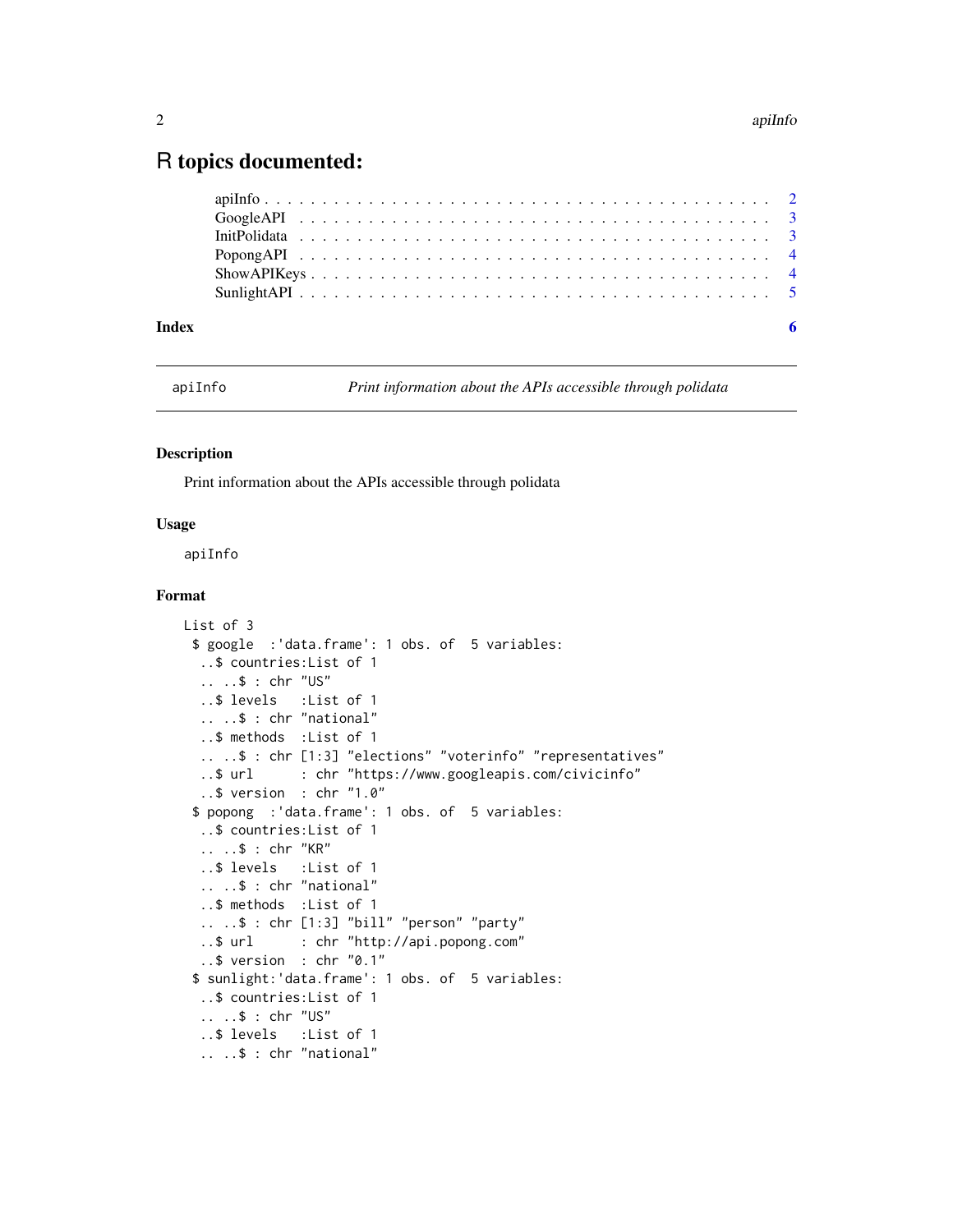# <span id="page-2-0"></span>GoogleAPI 3

```
..$ methods :List of 1
.. ..$ : chr [1:9] "legislators" "committees" "bills" "amendments" ...
..$ url : chr "https://congress.api.sunlightfoundation.com"
..$ version : chr "3.0"
```
# <span id="page-2-1"></span>GoogleAPI *R interface for Google Civic API*

## Description

```
See (https://developers.google.com/civic-information/)
```
# Usage

```
GoogleAPI(method, key = getOption("GoogleAPIKey"), debug = FALSE)
```
#### Arguments

| method | method to call        |
|--------|-----------------------|
| kev    | API key               |
| debug  | Enable debugging mode |

#### See Also

[PopongAPI](#page-3-1), [SunlightAPI](#page-4-1)

InitPolidata *Initialize polidata*

#### Description

Initialize polidata

#### Usage

InitPolidata()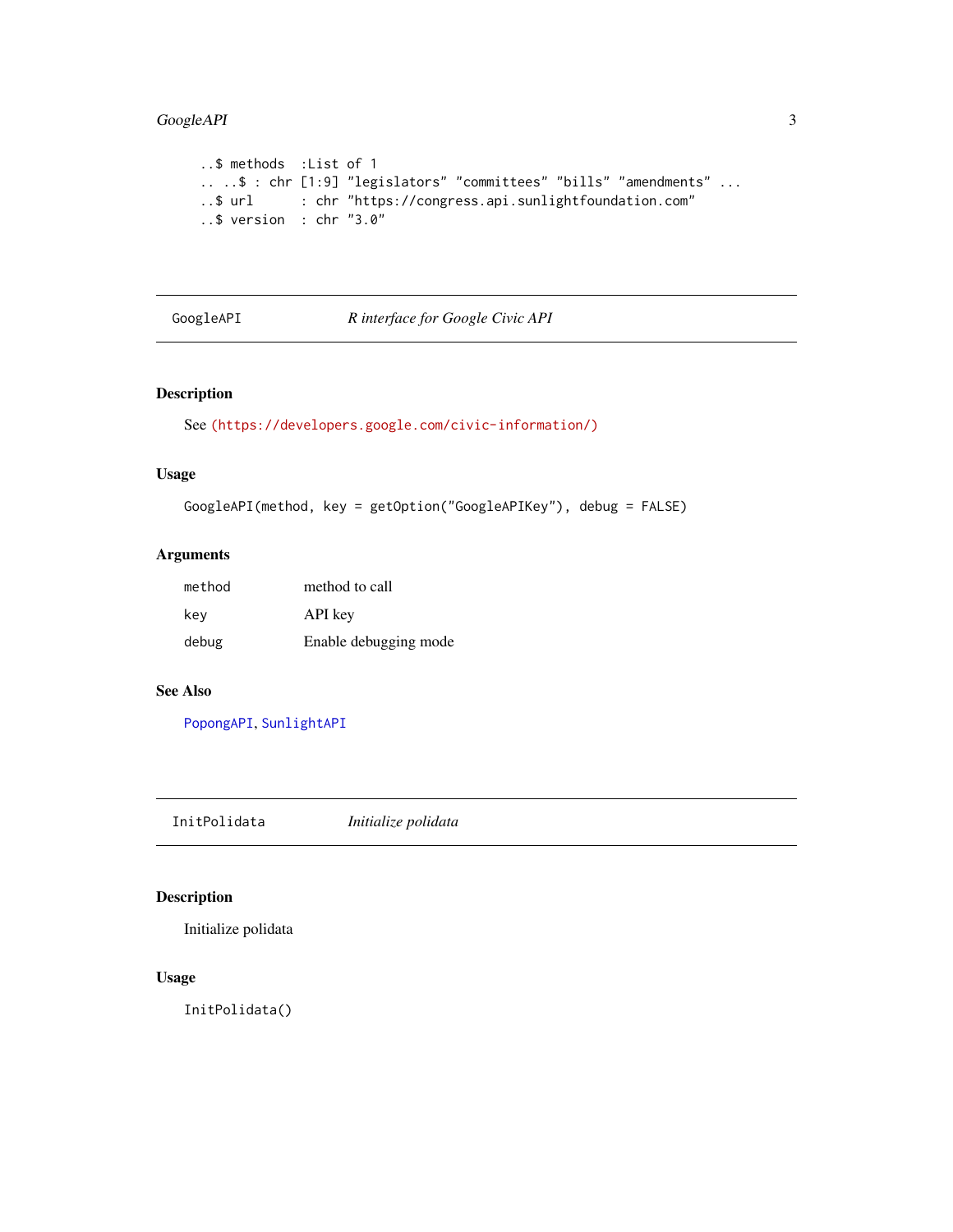<span id="page-3-1"></span><span id="page-3-0"></span>

#### Description

See [\(http://data.popong.com\)]((http://data.popong.com))

# Usage

```
PopongAPI(method, search = NULL, getSummary = FALSE,
 key = getOption("PopongAPIKey"), debug = FALSE)
```
# Arguments

| method     | Method to call             |
|------------|----------------------------|
| search     | Search term for names      |
| getSummary | Toggle to get summary data |
| key        | API key                    |
| debug      | Enable debugging mode      |

## See Also

[GoogleAPI](#page-2-1), [SunlightAPI](#page-4-1)

ShowAPIKeys *Show API Keys*

#### Description

Show API Keys

#### Usage

ShowAPIKeys()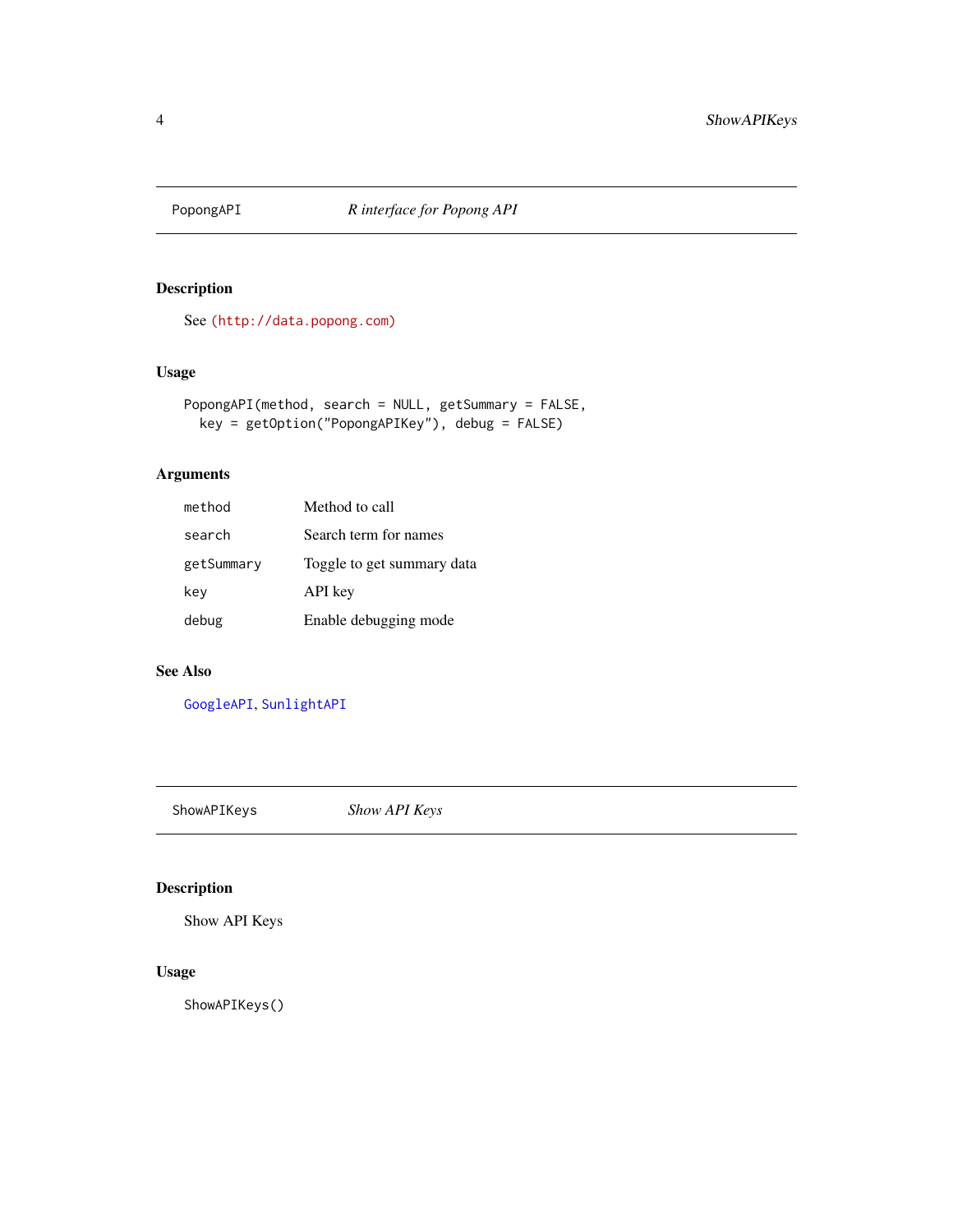<span id="page-4-1"></span><span id="page-4-0"></span>

# Description

See [\(https://sunlightlabs.github.io/congress/\)]((https://sunlightlabs.github.io/congress/))

# Usage

```
SunlightAPI(method, key = getOption("SunlightAPIKey"), debug = FALSE)
```
# Arguments

| method | method to call        |
|--------|-----------------------|
| kev    | API key               |
| debug  | Enable debugging mode |

#### See Also

[GoogleAPI](#page-2-1), [PopongAPI](#page-3-1)